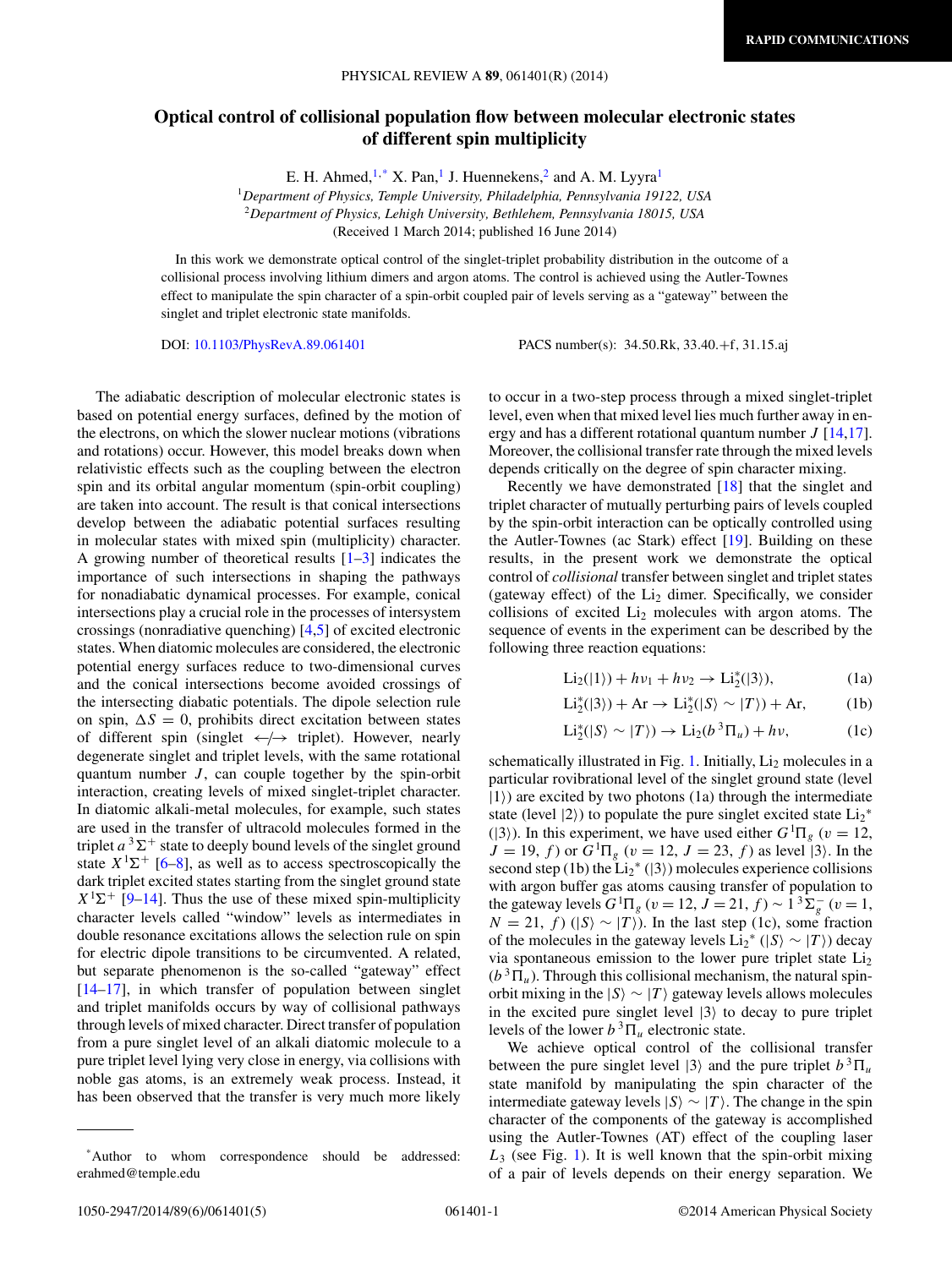<span id="page-1-0"></span>

FIG. 1. (Color online) The excitation scheme for the experiment can be separated to two parts, *A* and *B*, which are connected by the collisional molecular population transfer. In part *A*, molecules from a thermally populated rovibrational level of the ground  $X^1\Sigma_g^+$  singlet electronic state (level  $|1\rangle$ ) are excited by laser  $L_1$  to an intermediate level  $|2\rangle$ , a rovibrational level of the  $A^{-1}\Sigma_u^+$  singlet electronic state. Laser  $L_2$  then further excites them to level  $|3\rangle$ , a rovibrational level of the  $G<sup>1</sup>\Pi<sub>g</sub>$  singlet electronic state. Part *B* consists of the levels  $|S\rangle$ ,  $|T\rangle$ , and  $|4\rangle$ . Rotational levels of the  $G<sup>1</sup>\Pi_g$  state (level  $|3\rangle$ ), both below  $[G^1\Pi_g \ (v = 12, J = 19, f)]$  and above  $[G^1\Pi_g \ (v = 12,$  $J = 23, f$ ] the energy of the gateway levels were populated by employing two different excitation schemes for part *A*. As a result of collisional propensity rules ( $s \leftarrow / \rightarrow a$  [\[14,15\]](#page-4-0)), collisional transfer to the gateway levels  $|S\rangle \sim |T\rangle$  from rotational levels of the  $G^1\Pi_g$ state can be observed from levels with  $\Delta J = \pm 2, 4, \ldots$  and *f* parity only. The resonance frequencies in the figure are given as  $\tilde{v} = v/c$  in units of  $cm^{-1}$ .

use the AT effect to shift one of the interacting levels closer (stronger coupling) or further away (weaker coupling) from the gateway partner level by controlling the power and detuning from resonance of the coupling field.

In the experiment we used a setup that is similar to the one described previously  $[18,20]$ . The Li<sub>2</sub> dimers were produced in a five-arm heat-pipe oven loaded with lithium metal and heated to 850 K. In most quantum optics experiments collisions are unwanted and efforts are made to minimize them due to the decoherence they introduce. However, here we chose to look at the collisions explicitly. Thus, in contrast to previous experiments [\[18,20\]](#page-4-0) in which argon gas was used in minimal amounts (100–200 mTorr) only to prevent hot metal vapor from reaching the heat-pipe oven windows, in the present work we loaded the oven with argon gas at 2 Torr pressure (measured at room temperature). Three Coherent Autoscan 699-29 dye lasers were used in the experiment. To minimize the residual Doppler linewidth, the lasers driving the first two excitations, *L*<sup>1</sup> and *L*2, were counterpropagating, while the control laser  $L_3$  copropagated with  $L_1$ . The beam waist *w* (defined as the radius at  $1/e^2$  intensity) for each laser ( $w_1 = 90 \mu m$ ,  $w_2 = 110 \ \mu \text{m}$ ,  $w_3 = 225 \ \mu \text{m}$ ) in the interaction region was measured using the razor blade technique [\[21\]](#page-4-0). To monitor the branching of the population between the final singlet and triplet states, we detected molecular fluorescence corresponding to

specific rovibronic transitions, collected from a  $\sim$  2.5-cm-long interaction region, and emitted in a direction perpendicular to the laser propagation axis. The desired fluorescence was separated from the background using bandpass filtering. A SPEX 1404 double grating monochromator with bandwidth of -0.1 nm was used for the singlet channel and an interference bandpass filter (Thorlabs, center wavelength 441.6 nm and bandwidth 10 nm) was used for the triplet channel. In both cases Hamamatsu R928 photomultiplier tubes were used for detection. The powers of the pump and probe lasers were attenuated to 10 and 50 mW, respectively, using neutral density filters.

We model the experimental results using the density matrix formalism  $[22,23]$ . The equation of motion of the system is

$$
\frac{d\rho}{dt} = -\frac{i}{\hbar} [H,\rho] + \Gamma \rho,\tag{2}
$$

where  $\rho$  is the density matrix, and  $\Gamma$  is the relaxation matrix. In constructing the Hamiltonian matrix *H* we follow the description given in Ref. [\[18\]](#page-4-0). From the entire set of  ${}^{7}Li_{2}$  rotational, vibrational, and electronic states we only consider the levels that are directly coupled by the optical fields and the spin-orbit interaction, labeled  $|1\rangle$ ,  $|2\rangle$ ,  $|3\rangle$ ,  $|S_0\rangle$ ,  $|T_0\rangle$ , and  $|4\rangle$  in Fig. 1. Since levels  $|3\rangle$  and  $|S_0\rangle$  are only connected by collisional population transfer, the Hamiltonian *H* of the system naturally separates into two components  $H = H<sup>1</sup> + H<sup>2</sup>$ . Here *H*<sup>1</sup> describes the subsystem formed by the states  $|1\rangle$ ,  $|2\rangle$ , and  $|3\rangle$ , and  $H^2$  describes the subsystem formed by the states  $|S_0\rangle$ ,  $|T_0\rangle$ , and  $|4\rangle$ . In this way the original  $6 \times 6$  density matrix is replaced by two 3  $\times$  3 matrices, which simplifies the calculations significantly. The two components of *H* in the interaction picture have the form

$$
H_I^1 = -\hbar\Delta_1|2\rangle\langle2| - \hbar(\Delta_1 + \Delta_2)|3\rangle\langle3|
$$
  
+ 
$$
\frac{\hbar}{2}\Omega_1(|2\rangle\langle1| + |1\rangle\langle2|) + \frac{\hbar}{2}\Omega_2(|3\rangle\langle2| + |2\rangle\langle3|),
$$
 (3a)  

$$
H_I^2 = -\hbar\Delta_3|4\rangle\langle4| + \frac{\hbar}{2}\Omega_3(|4\rangle\langle S_0| + |S_0\rangle\langle4|)
$$

$$
+\hbar\alpha\beta\delta_{\rm SO}(|S_0\rangle\langle T_0|+|T_0\rangle\langle S_0|). \tag{3b}
$$

Equations  $(3a)$  and  $(3b)$  incorporate the rotating wave approximation [\[23\]](#page-4-0) and are written in the basis set of the unperturbed levels. Here  $\Delta_i \equiv \omega_i - \omega_{\text{res}}$  are the detunings for molecules at rest in the lab frame.  $\omega_i$  is the frequency of the *i*th laser and *ω*res is the resonance transition frequency between the corresponding unperturbed levels.  $\Omega_i$  is the Rabi frequency of the *i*th laser, defined as  $\Omega_i = \frac{\mu E_i}{\hbar}$ , with  $\mu$  the dipole matrix element of the corresponding transition.  $\delta_{SO}$  is the experimentally measured separation in energy between the mixed levels  $|S\rangle$  and  $|T\rangle$ . The mixed spin-orbit coupled states  $|S\rangle = \alpha |S_0\rangle - \beta |T_0\rangle$  and  $|T\rangle = \alpha |T_0\rangle + \beta |S_0\rangle (\alpha^2 + \beta^2 = 1)$ arise as a result of the spin-orbit interaction between the closely spaced pair of levels  $|S_0\rangle$  and  $|T_0\rangle$ . The separation between the unperturbed levels  $\delta_{\text{SO}}^0$  is proportional to  $\delta_{\text{SO}}$ :  $\delta_{\rm SO}^0 = (\alpha^2 - \beta^2)\delta_{\rm SO}$  [\[18,24\]](#page-4-0).

Due to the existing spin-orbit coupling present between the levels  $|S\rangle$  and  $|T\rangle$  when only the weak pump and the probe lasers are present, a fraction of the molecules excited to level  $|3\rangle$  naturally decay through the mixed levels  $|S\rangle \sim |T\rangle$ to the pure triplet state  $b^3 \Pi_u$ . In Fig. [2\(a\)](#page-2-0) we show this triplet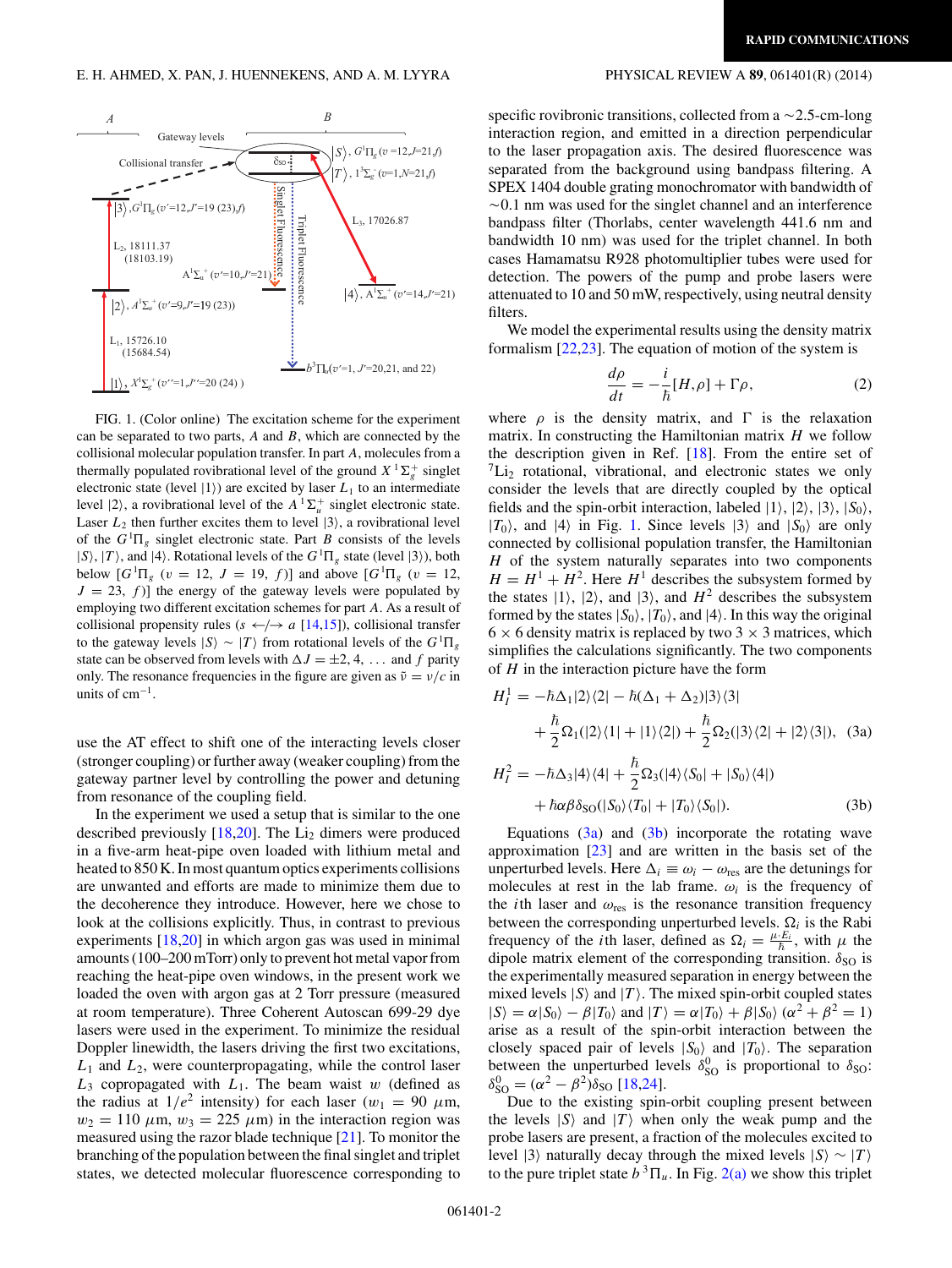<span id="page-2-0"></span>

FIG. 2. (Color online) Triplet fluorescence from the gateway levels  $1^3\Sigma_g^-(v=1, N=21, f) \sim G^1\Pi_g(v=12, J=21, f)$ ; (a) Probe laser  $(L_2)$  scan with the control laser  $(L_3)$  fixed on resonance, (b) control laser scan while the probe laser was fixed on resonance. The excitation scheme from level  $|1\rangle$  to level  $|3\rangle$  (part A in Fig. [1\)](#page-1-0) is  $X^1\Sigma_g^+(v''=1, J''=20) \rightarrow A^1\Sigma_u^+(v'=11, J'=19) \rightarrow G^1\Pi_g$  ( $v=12, J=19, f$ ). In (a), the experimental scans and the simulations are shown by solid and dashed lines, respectively. The signal is detected as fluorescence to the  $b^{3} \Pi_{u}(v' = 1, J' = 20,21,22)$  levels.

fluorescence (black trace) as a function of the probe laser detuning from resonance. When we introduce the control laser  $(L_3)$ , enhancement in the collisionally mediated transfer of population between the singlet level  $|3\rangle$  and the triplet  $b^3\Pi_u$ levels can be observed [red (light gray) trace]. The increase in the transfer is a result of the enhanced mixing between the singlet and the triplet states caused by the Autler-Townes effect of the control laser. In Fig.  $2(b)$  we illustrate the transfer rate as a function of the detuning of the control laser. The peak position corresponds to the resonance, while the decrease in transfer rate observed at lower frequency is from the nonresonant ac Stark shift experienced by the singlet component of the pair which causes the levels to separate and thus mix less. From the relative change in the intensity of the triplet fluorescence observed in Fig. 2 by the action of the control laser we estimate that the suppression (for negative detuning) and enhancement (for resonance or positive detuning) in the singlet to triplet ( $|3\rangle \rightarrow b^3 \Pi_u$ ) transfer is approximately 11% and 20%, respectively. Since the total molecular population in the relevant levels is unaffected by the control laser this translates to a similar relative change in the rate constant of the overall collisional singlet to triplet transfer process.

In Fig. 3 we show the effect of the control laser power on the transfer rate. We observe that the increase in the control laser power (Rabi frequency) leads to enhancement in the transfer rate, because of the increased spin-orbit coupling of the gateway levels. Since the molecular population is conserved, while the transfer to the triplet manifold  $(b^3 \Pi_u)$  is enhanced, the decay to the singlet manifold  $(A^{-1}\Sigma_u^+)$  must decrease. To test this, we have performed an experiment in which we simultaneously recorded the triplet and the singlet fluorescence from the gateway levels as shown in Fig. [4.](#page-3-0) As is evident from the figure, the singlet and triplet fluorescence signals from the gateway are complementary. When the triplet transfer is enhanced  $(L_3)$  near resonance or blue detuned), the singlet transfer is suppressed and vice versa  $(L<sub>3</sub>$  red detuned from resonance). The lower signal to noise ratio in this figure in comparison to the data shown in Figs. 2 and 3 is due to

our use of a SPEX 1404 monochromator (50-*μ*m entrance and exit slits) in the role of a very narrow bandpass filter for the observation of the singlet fluorescence and the low laser power for the lasers *L*<sup>1</sup> and *L*2. The latter was necessitated by the experimental difficulty in isolating the gateway singlet fluorescence  $1^3 \Sigma_g^-$  (*v* = 1, *N* = 21, *f*) ~  $G^1\Pi_g$  (*v* = 12,  $J = 21, f$   $\rightarrow$   $A^{-1}\Sigma_{u}^{+}$  ( $v' = 10, J' = 21$ ) from the fluorescence from the directly populated level  $|3\rangle$   $[G^1\Pi_g(v=12, J=23,$  $f$   $\rightarrow$  *A* <sup>1</sup> $\Sigma_u^+$  (*v'* = 10, *J'* = 23)] (see Fig. [5\)](#page-3-0).

The simulations based on Eqs.  $(2)$  and  $(3)$  shown in Figs. 2 and [4](#page-3-0) agree well with the experiment, confirming our interpretation of the results. Since the experiment focuses on the population redistribution due to collisions, the relaxation processes such as spontaneous decay, collisions, and laser



FIG. 3. Dependence of the collisional transfer rate on the power of the control laser. The control laser is scanned over the  $1^3\Sigma_g^-(v=1,$  $N = 21, f$   $\sim G^{1} \Pi_{g}$  ( $v = 12, J = 21, f$ )  $\leftrightarrow$   $A^{1} \Sigma_{u}^{+}$  ( $v' = 14, J' = 21$ ) resonance, while the pump and probe lasers are kept on resonance. The excitation scheme is the same as in Fig. 2.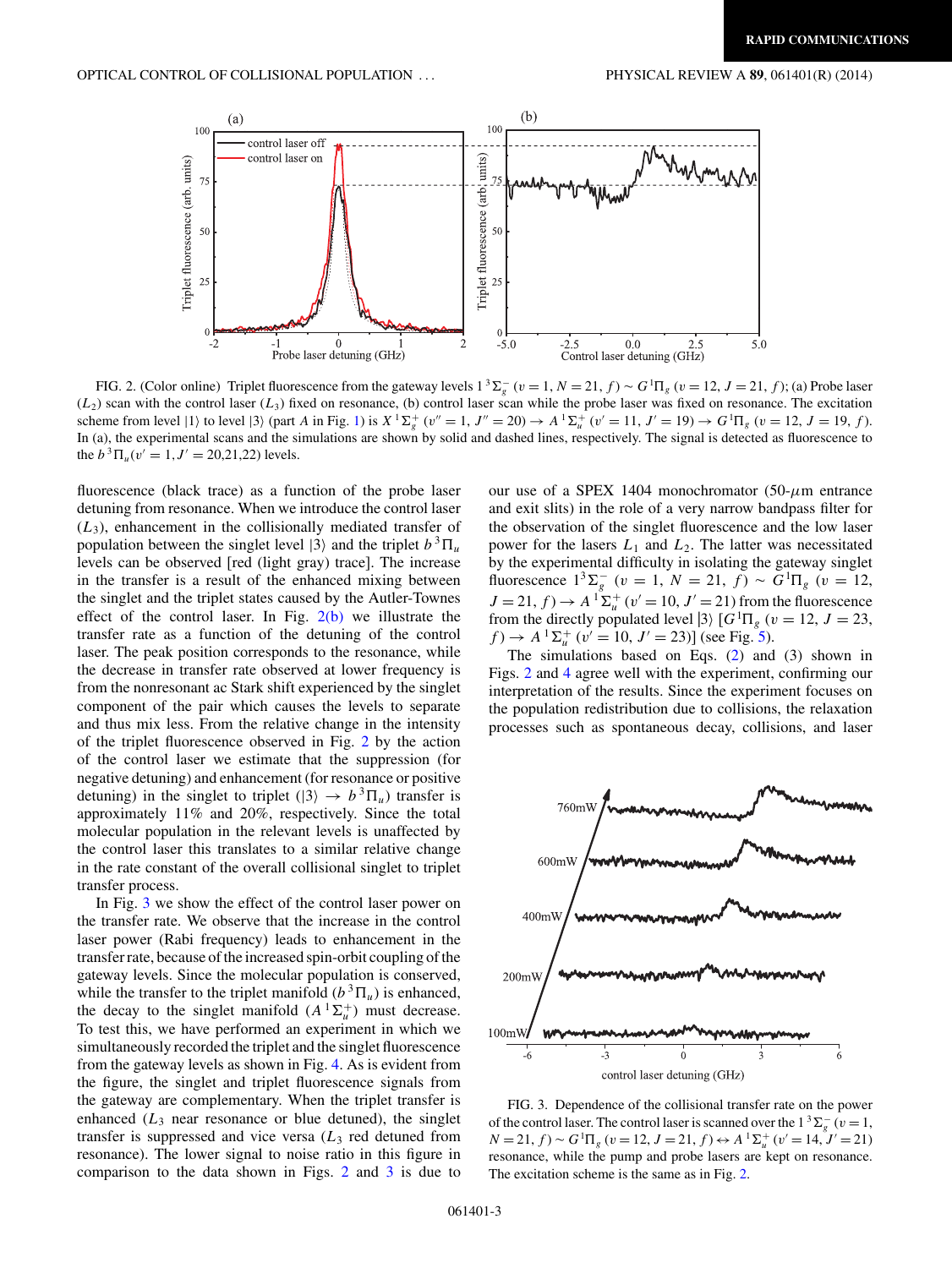<span id="page-3-0"></span>

FIG. 4. (Color online) Simultaneous observation of the singlet and triplet components of the gateway as functions of the coupling laser detuning. The excitation scheme from level  $|1\rangle$  to level  $|3\rangle$ (part *A* in Fig. [1\)](#page-1-0) is  $X^1\Sigma_g^+$  ( $v'' = 1$ ,  $J'' = 24$ )  $\rightarrow A^1\Sigma_u^+$  ( $v' = 11$ ,  $J' = 23$ )  $\rightarrow G^1\Pi_g$  ( $v = 12$ ,  $J = 23$ ,  $f$ ). The experimental scans and the simulations are shown by solid and dashed lines, respectively.

beam transit play a critical role in the model. They are incorporated into the model as phenomenological parameters via the matrix  $\Gamma$  in Eq. [\(2\)](#page-1-0). The spontaneous decay rate,  $W_j = 1/\tau_j$ , of level *j*, which is inversely proportional to its lifetime, is calculated from experimental molecular potentials and transition dipole moment functions. We estimate the total collisional relaxation rate (quenching rate),  $\Gamma_Q$ , of a particular level, by calculating the average time between collisions  $t_c = l/v$  and assuming that  $\Gamma_Q = 1/t_c$ . Here  $l = \frac{kT}{\sqrt{2\pi}dP}$  is the average mean free path of the Li<sub>2</sub> molecules and  $v = \sqrt{\frac{2kT}{m}}$  is the most probable speed. We assume that all levels involved in the experiment have the same quenching rate of  $\Gamma_{\scriptscriptstyle O} =$  $7.35 \times 10^{-7}$  s<sup>-1</sup>, calculated using the following values for the parameters:  $T = 850$  K,  $P = 5831$  mTorr (obtained from  $P_{Ar}$  $(293 \text{ K}) = 2000 \text{ mTorr}$ , and  $P_{Li}$   $(850 \text{ K}) = 28.9 \text{ mTorr}$   $[25]$ ), and  $d = 2.67$  Å (the equilibrium internuclear distance of the ground state of Li<sub>2</sub> [\[26\]](#page-4-0)). This value for  $\Gamma$ <sup>0</sup> is in good agreement with an experimentally measured quenching rate for NaK molecules [\[27\]](#page-4-0). The most important collisional rate for our experiment is the collisional population transfer rate from level  $|3\rangle$  to the  $|S\rangle \sim |T\rangle$  mixed gateway, which is only a fraction of the total collisional quenching rate  $\Gamma_Q$  of level  $|3\rangle$ . We calculated the branching ratio for the process



FIG. 5. Resolved fluorescence of the direct excitation  $X^1\Sigma_g^+$  $(v'' = 1, J'' = 24) \rightarrow A^{-1} \Sigma_u^+$   $(v' = 9, J' = 23) \rightarrow G^{-1} \Pi_g$   $(v = 12,$  $J = 23$ ,  $f$ ) and its  $\Delta J = \pm 2$ ,  $\pm 4$  collisional satellite components. The  $\Delta J = -2$  component is the mixed pair of gateway level  $1^3 \Sigma_g^ (v = 1, N = 21, f) \sim G^1 \Pi_g$   $(v = 12, J = 21, f)$ .

 $|3\rangle \rightarrow |S\rangle \sim |T\rangle$  from  $\Gamma$ <sub>O</sub> and the experimentally measured fluorescence ratio of the collisional satellite  $G<sup>1</sup>\Pi<sub>g</sub>$  ( $v = 12$ ,  $J = 21, f$   $\rightarrow$   $A^{-1}\Sigma_{u}^{+}$  ( $v' = 10, J' = 21$ ) line intensity to the direct  $G<sup>1</sup> \Pi_g$  ( $v = 12$ ,  $J = 23$ ,  $f$ )  $\rightarrow$   $A<sup>1</sup> \Sigma_u^+$  ( $v' = 10$ ,  $J' = 23$ ) line intensity (see Fig. 5) and the rate equation model given in Ref. [\[27\]](#page-4-0).

In conclusion, we have demonstrated optical control of the collisional population flow between singlet and triplet state manifolds. The control is achieved by manipulating the spin character in a pair of singlet-triplet mixed gateway levels using the Autler-Townes effect. Thus we show that the rate coefficient of a collisional process between excited molecules  $({}^{7}Li_{2})$  and atoms (Ar) leading to internal state changes in the molecules, can be effectively manipulated with a laser. More significant enhancements of collisional population transfer through the gateway can be achieved by using larger Rabi frequencies with a pulsed laser. In addition, gateway levels can be created from singlet and triplet levels that hardly interact to begin with.

We gratefully acknowledge financial support from NSF Grants No. PHY 0855502, No. PHY 1205903, and No. PHY 0968898, and the Lagerqvist Fund of Temple University.

- [1] S. Mahapatra, [Acc. Chem. Res.](http://dx.doi.org/10.1021/ar800186s) **[42](http://dx.doi.org/10.1021/ar800186s)**, [1004](http://dx.doi.org/10.1021/ar800186s) [\(2009\)](http://dx.doi.org/10.1021/ar800186s).
- [2] G. W. Richings and G. A. Worth, [J. Phys. Chem. A](http://dx.doi.org/10.1021/jp305216v) **[116](http://dx.doi.org/10.1021/jp305216v)**, [11228](http://dx.doi.org/10.1021/jp305216v) [\(2012\)](http://dx.doi.org/10.1021/jp305216v).
- [3] D. Townsend, B. J. Sussman, and A. Stolow, [J. Phys. Chem. A](http://dx.doi.org/10.1021/jp109095d) **[115](http://dx.doi.org/10.1021/jp109095d)**, [357](http://dx.doi.org/10.1021/jp109095d) [\(2011\)](http://dx.doi.org/10.1021/jp109095d).
- [4] W. M. Gelbart and K. F. Freed, [Chem. Phys. Lett.](http://dx.doi.org/10.1016/0009-2614(73)80445-2) **[18](http://dx.doi.org/10.1016/0009-2614(73)80445-2)**, [470](http://dx.doi.org/10.1016/0009-2614(73)80445-2) [\(1973\)](http://dx.doi.org/10.1016/0009-2614(73)80445-2).
- [5] G. W. Robinson, [J. Chem. Phys.](http://dx.doi.org/10.1063/1.1712224) **[47](http://dx.doi.org/10.1063/1.1712224)**, [1967](http://dx.doi.org/10.1063/1.1712224) [\(1967\)](http://dx.doi.org/10.1063/1.1712224).
- [6] [J. M. Sage, S. Sainis, T. Bergeman, and D. DeMille,](http://dx.doi.org/10.1103/PhysRevLett.94.203001) *Phys. Rev.* Lett. **[94](http://dx.doi.org/10.1103/PhysRevLett.94.203001)**, [203001](http://dx.doi.org/10.1103/PhysRevLett.94.203001) [\(2005\)](http://dx.doi.org/10.1103/PhysRevLett.94.203001).
- [7] K. K. Ni, S. Ospelkaus, M. H. G. de Miranda, A. Pe'er, B. Neyenhuis, J. J. Zirbel, S. Kotochigova, P. S. Julienne, D. S. Jin, and J. Ye, [Science](http://dx.doi.org/10.1126/science.1163861) **[322](http://dx.doi.org/10.1126/science.1163861)**, [231](http://dx.doi.org/10.1126/science.1163861) [\(2008\)](http://dx.doi.org/10.1126/science.1163861).